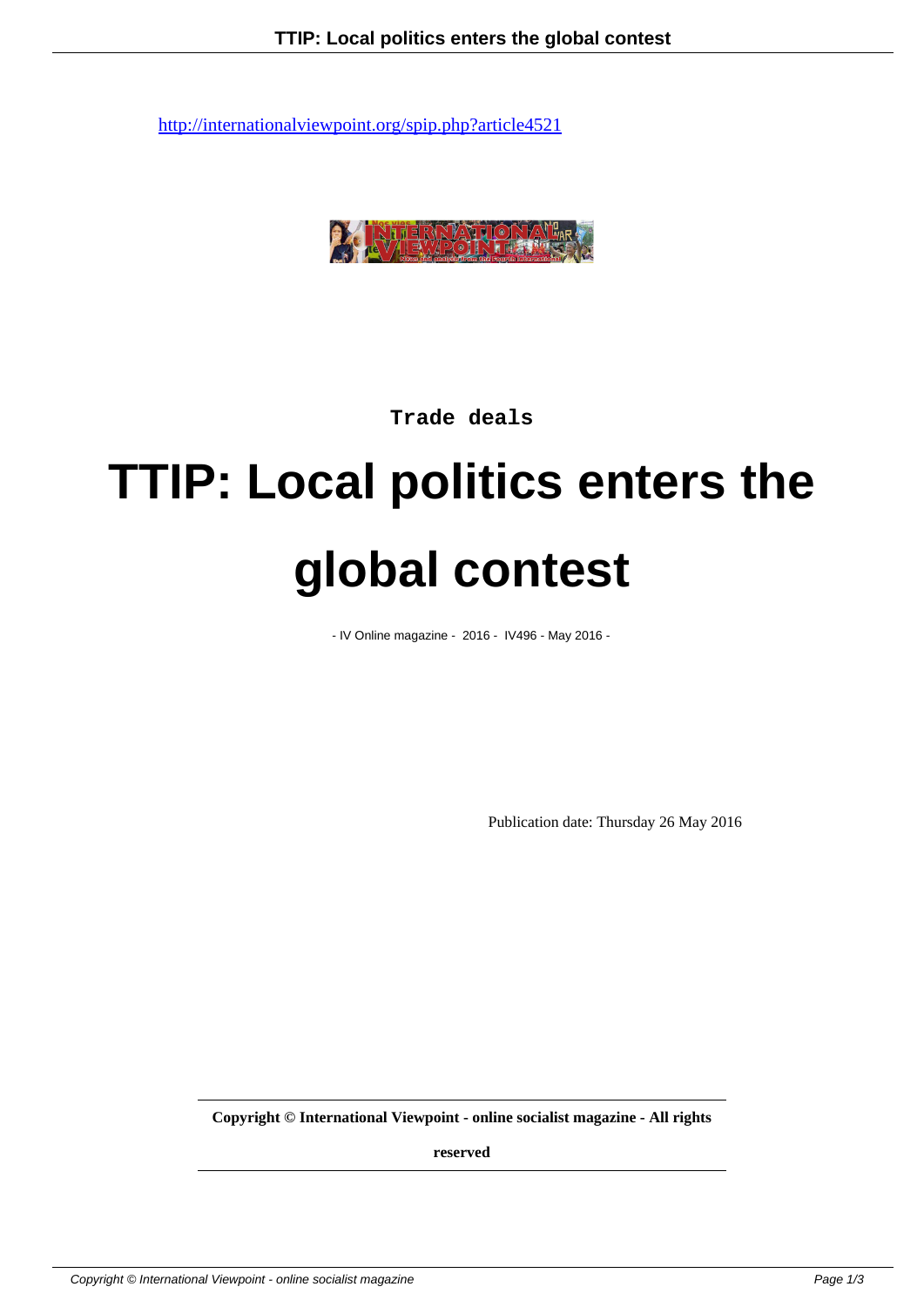## **European municipalities are joining the battle against TTIP to protect sovereignty and public services, demonstrating how to take political initiative and build an alternative economy**

Opponents of the Transatlantic Trade and Investment Partnership (TTIP) see their chances of victory increasing. Local authorities are now also increasingly taking a strong position against supranational structures that negotiate opaque trade deals.

Recent declarations by the two Austrian presidential contenders ensuring they would block TTIP , Hollande's declarations claiming he would not approve TTIP at any cost and the Polish Agriculture minister rejecting the TTIP provisions about food safety rules revealed in the leaks published by Greenpeace Netherlands, have placed the EU Commission and the EU Chamber of Commerce on the defensive. They have reason to be worried, support for TTIP is plunging in the US and Germany - from more than 50% in 2014 to less than 20% now - to the extent that US Consulting firms working for Pro-TTIP groups call for coordinated actions to win the public debate and "control the news cycle".

Indeed the news now is that TTIP is falling apart. The German newspaper Der Spiegel recognises that "an unprecedented protest movement" is threatening to collapse TTIP. Both Der Spiegel and the Guardian praise the professionalism of the anti-TTIP activists, many of them applying the lessons from two decades of fighting the trade regime built around the IMF, the World Bank and the WTO. This occurs in a context of organisational practices inspired by the occupation of the public space and the use of communication technologies. The latest example occurred last weekend with the success of the French movement NuitDebout calling for a self-organised #WorldDebout.

 In the struggle against the global trade regime the political trenches are different than a decade ago, and this explains how the anti-TTIP movement has expanded beyond the anti-neoliberal and anti-corporate led trade circles. The definite battle line has been drawn around the defence of sovereignty and the "right to decide". This was evident in the first gathering of Free-TTIP cities convened in Barcelona last month. The host of the meeting, Barcelona City Council representative Gerardo Pisarello, framed TTIP in terms of loss of sovereignty and democracy, "We the cities want to have a say in the politics that will affect the lives of our citizens", stating that with this treaty many social policies "will be effectively blocked". To date more than 1800 European cities and regions have declared themselves TTIP- Free zones.

The defence of democracy at the local level relates to the flourishing of a new economy, the alternatives emerging before the incapacity of both the state and the market - the key actors of the last century - to solve the daily needs of a growing number of people. This new economy takes many forms and names and by no coincidence Barcelona is one of the places where we find many examples of the commons collaborative economy practices. As rightly stated in Barcelona by Attac Austria President and key activist of the anti-TTIP European Alliance Alexandra Strickner "We are not working only against Free Trade Agreements as in the past; there is a fight for alternatives".

For the municipalities represented in Barcelona their capacity to promote Public Alternatives was an issue of major concern. Public procurement has become a key tool to expand and consolidate local alternatives to the current economic system based on global value chains dependent on fossil fuels and low labour standards. The Barcelona declaration states "We are deeply concerned that these treaties will put our capacity to legislate and use public funds (including public procurement) at risk, severely damaging our task to aid people in basic issues such as: housing, health, environment, social services, education, local economic development or food safety." In other words, trade agreements can block and reverse global trends such as the remunicipalisation of water services or other services.